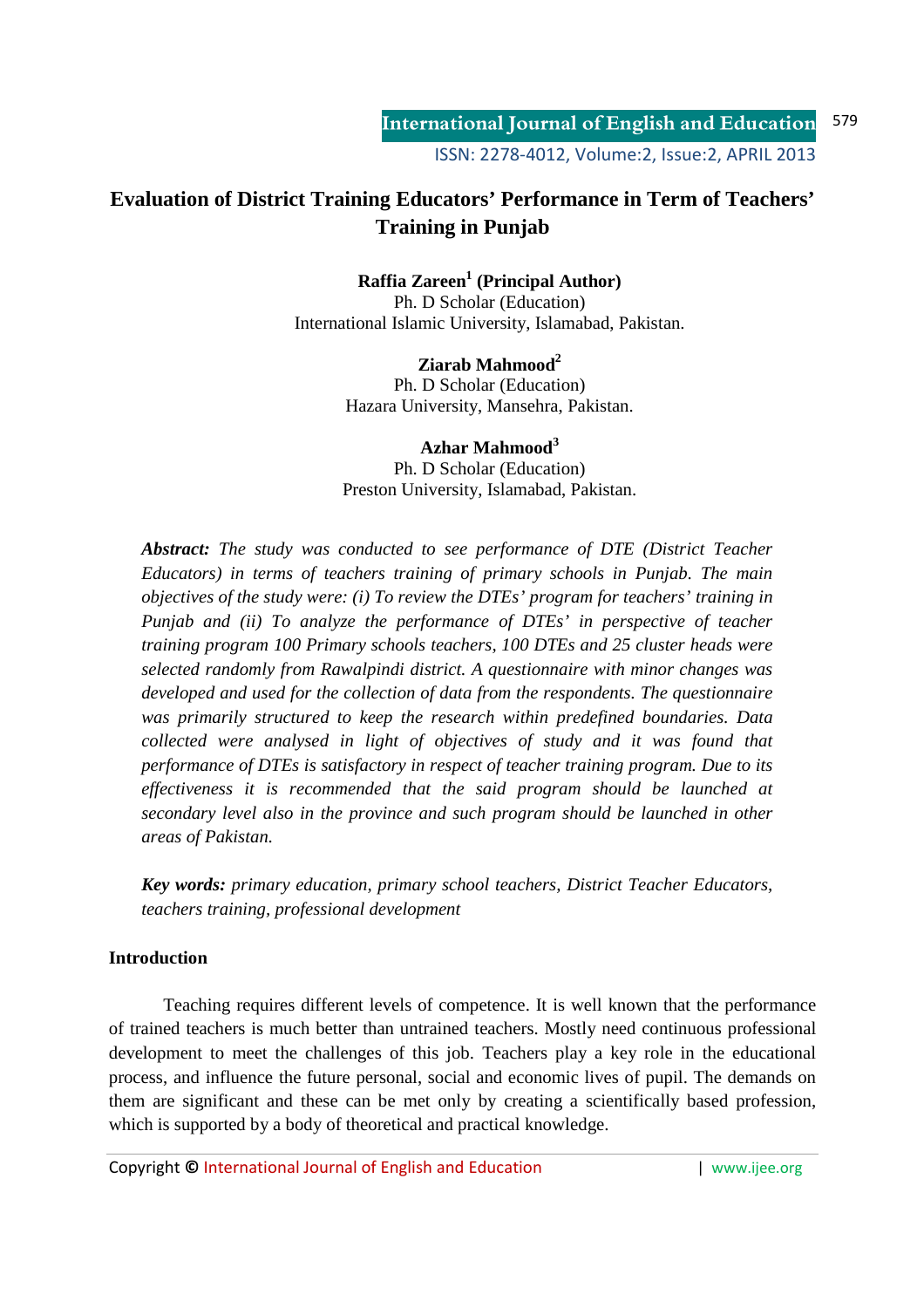#### **International Journal of English and Education** ISSN: 2278-4012, Volume:2, Issue:2, APRIL 2013 580

 In Punjab (the largest province containing 60% of total populvb ation) Punjab Education Sector Reforms Program' (PESRP) were introduced in 2003, with the primary objective of enhancing access to students; improving the quality; and governance of education. The education reforms focus on increasing enrolments (with net primary enrollments rates of only 45 percent) and retention, especially for girls, and in improving sector governance and monitoring. The program has stressed that the goal of quality education cannot be achieved without improving professional competence, motivation and accountability of teachers (Govt. of Pakistan, 2003).

 To achieve these objectives, Directorate of Staff Development, (DSD) Punjab has developed a conceptual framework for Continuous Professional Development (CPD). The CPD framework provides scheme for teacher development in Punjab which can broaden the scope of teacher development from mere "teacher training" to "continuous professional development" for quality learning of students. It combines in-service training of teachers (INSET) with follow-ups, in-class, teacher support, mentoring, monitoring, accountability, incentives, and teacher career growth. These measures were previously not included in the teacher development in Punjab (Government of Punjab, 2012).

 Due to importance of teachers training in Punjab by the District Training Educators (DTEs), it was decided to conduct present research. It was expected that this research will provide new dimension for further researchers. It will also enable the higher authorities and policy maker to know the facts regarding the effectiveness of teacher training arranged by DTEs hence they will be able to make future decisions.

## **REVIEW OF LITERATURE**

## **The Directorate of Staff Development**

The Directorate of Staff Development as an apex organization is committed to develop the pedagogical skills and knowledge through a continuous process of professional development of teachers in Punjab. The core objective is to enhance the quality of learning at all levels of education by training and nurturing the teaching cadre both at DSD and simultaneously in the field (Government of Punjab, 2012).

 DSD has created support network to provide in-service training, follow-ups, pedagogical support and mentoring to the primary school teachers. Accordingly, each district has been divided into clusters of schools, called Cluster Training and Support Centers (CTSCs) on the base of strength and location of PSTs in the district. DTEs were selected from teaching cadre and were trained to train PSTs in CTSCs (Government of Punjab, 2010).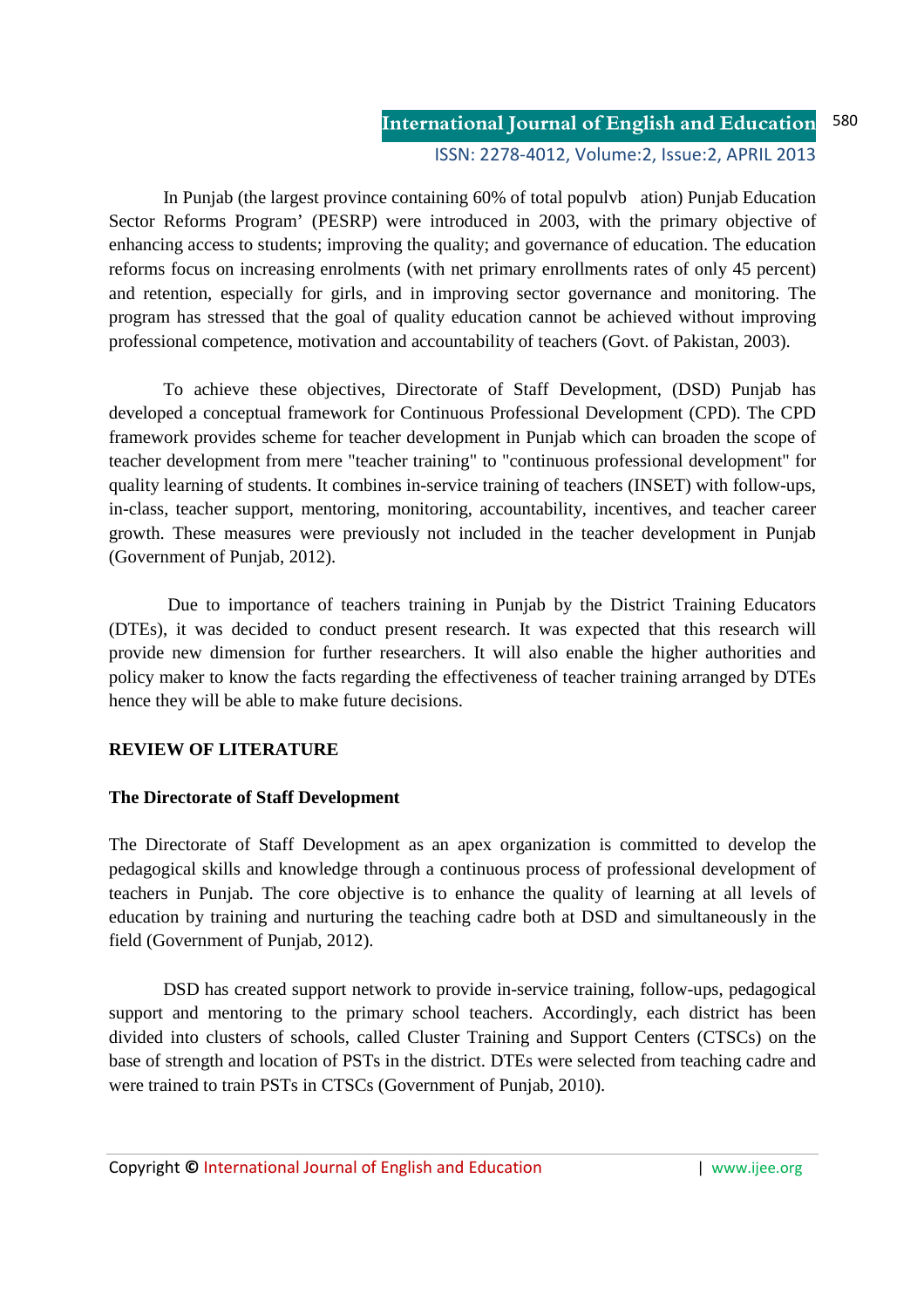#### **Teacher Motivation and Quality Assessment**

Drawing a linkage between pre-service and INSET and career development is essential to ensure teacher motivation, which in turn enhances teacher performance and thus impacts learning outcomes positively. Such a link is absent in developing countries (Ministry of Education and Vocational Training, Zanzibar, 2005).

On the issue of TPD assessments, all reviewed developing countries follow mostly quantitative assessment indicators. South Africa is an exception and has undertaken creation of a holistic performance assessment system which tracks progress on qualitative issues (Parker, 2002).

#### **Professional Development**

Professional development refers to skills and knowledge attained for both personal development and career advancement. Professional development encompasses all types of facilitated learning opportunities, ranging from college degrees to formal coursework, conferences and informal learning opportunities situated in practice. It has been described as intensive and collaborative, ideally incorporating an evaluative stage (Speck & Knipe 2005). National Professional Development Center on Inclusion (2008) describes that there are a variety of approaches to professional development, including consultation, coaching, practice, lesson study, mentoring, reflective supervision and technical assistance.

Specific continuous professional development linked to the introduction of new educational reforms and organised by the relevant authorities is in general a professional duty for teachers in all countries (Eurydice, 2008; European Commission, 2009). In the OECD (2005) study, it is found that teachers frequently make a financial contribution to the costs of transport, course fees or course materials in recognised professional development programmes. The major exceptions are Chile, Northern Ireland and Sweden where teachers generally do not contribute to such costs.

 Guskey (2000) reminds us that many teachers perceive CPD to be irrelevant to their needs and of the fact that we still know relatively little about its impact (p.32). The international literature on teacher CPD (Harland and Kinder, 1997; Joyce and Showers, 1988; Day, 1999; Ingvarson et al., 2003) has drew often discouraging picture. There is ample evidence, for instance, of the failure of attempts to implement change (Fullan, 2001) and of the superficial nature of the gains achieved (Cooley, 1997).

 Continuous Professional Development (CPD) has been receiving high priority at in Pakistan for some time (Govt. of Pakistan, 2001; 2007; & 2009) and there is a growing awareness among teachers also for the importance of continuous professional development. There are currently three main providers: education colleges run by provincial and municipal

Copyright **©** International Journal of English and Education | www.ijee.org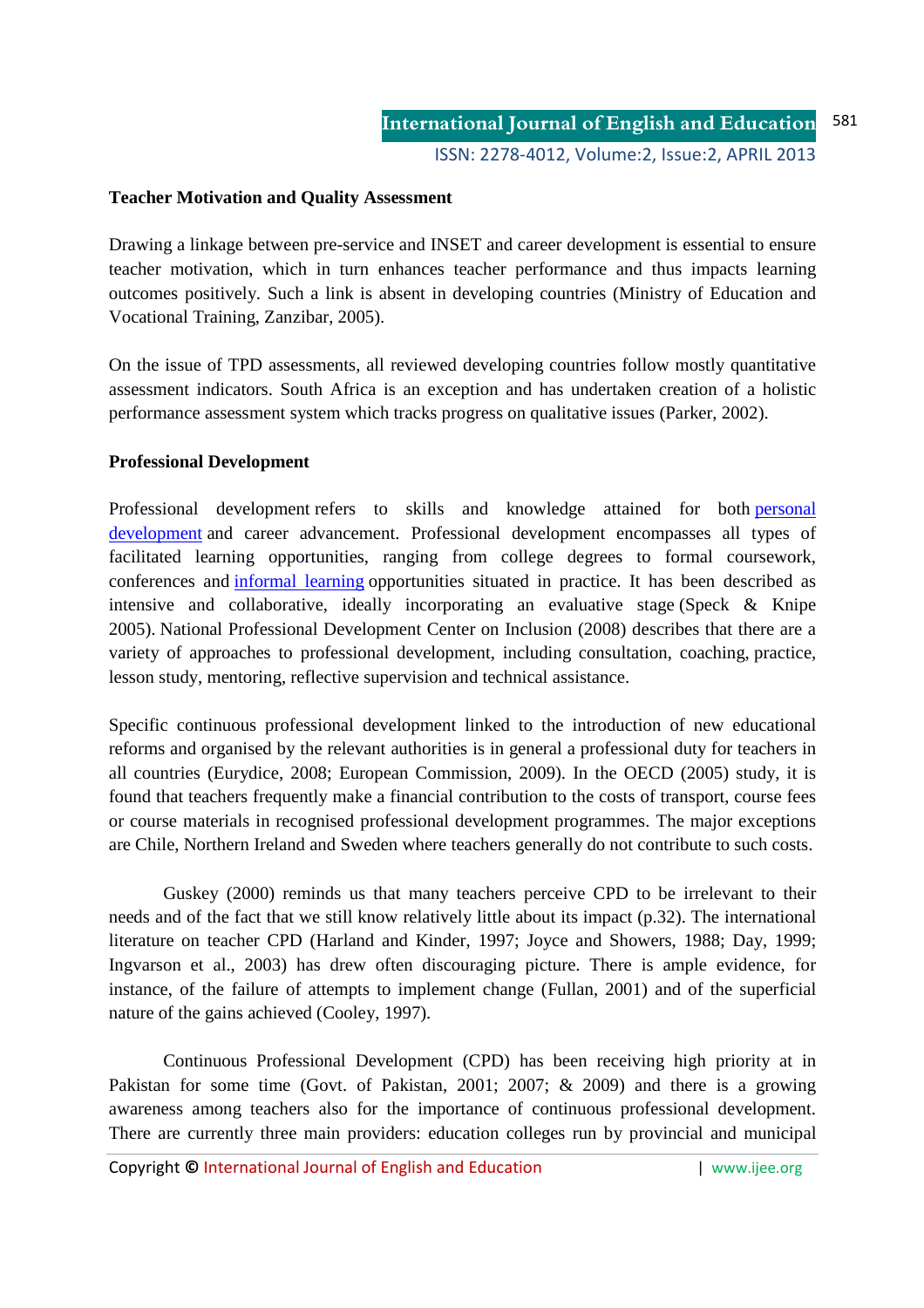educational authorities; tertiary teacher education and other institutions of higher learning; and overseas institutions and organisations.

 The programme is based on the premise 'that professional learning is more likely to improve student learning outcomes if it increases teachers' understanding of the content they teach, how students learn that content and how to represent and convey that content in meaningful ways' (Ingvarson et al., 2003).

## **Responsibility of a District Teacher Educator (DTE)**

 The responsibility of a District Teacher Educator (DTE) is to promote the quality of student learning by providing on-site and on-going professional support to his/her fellow primary school teachers. The tasks to be performed by a DTE can be divided into three major areas i.e., training, mentoring, and coordination. The present study is concerned with role DTEs in respect of teachers training.

## **Major Tasks of a DTE**

 According to DSD Lahore (2006) the DTEs has to perform following tasks as a teacher trainer:

- To assess and identify professional development needs of primary school teachers within the cluster;
- To organize in-service training courses for the teachers as per identified needs within the overall CPD framework;
- To work with the head teachers to plan and organize school-based in**-**service training (INSET) and other professional development activities.

## **Specific Responsibilities of a DTE**

- To visit and provide professional support to one teacher/mentee per day. A second teacher/mentee may be covered during the same day only under specific instructions of CTSC or DTSC head concerned.
- To plan and conduct Professional Development Day (to be notified by the Education Department in due course) every month on which all PSTs will gather at their respective CTSCs. DTEs will review the activity *of* the whole month and will also help the PSTs to develop lesson plans. PSTs will keep a record of the concepts and ideas learnt on PD days in the PST Log Book provided to them.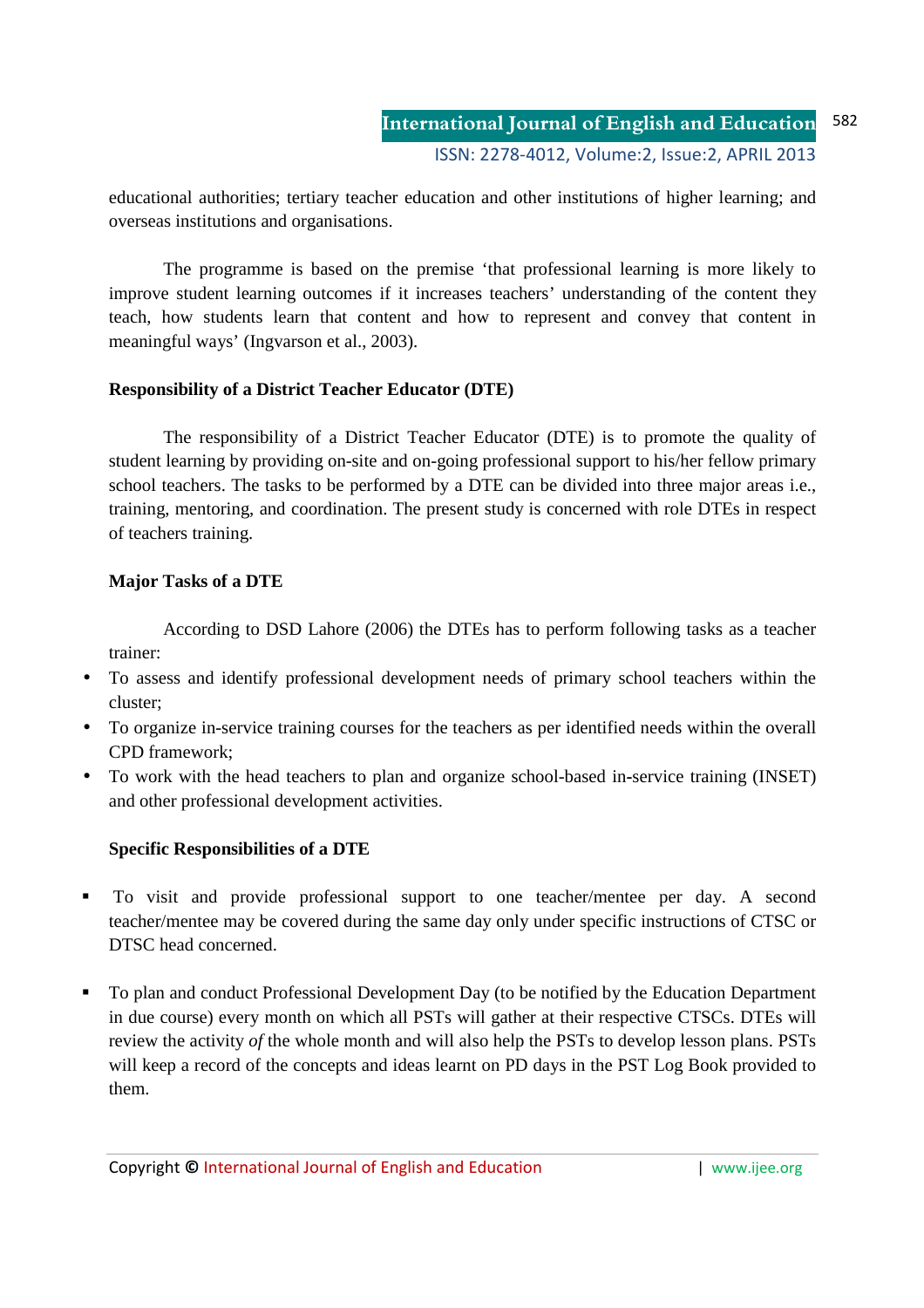- To participate in training courses and other professional development activities organized by DSD or other institutions designated by DSD.
- To seek professional advice from the CTSC head and/or Teacher Educator (TE) concerned to address any problems or difficulties faced while providing pedagogical support to the teachers.
- To maintain records of professional events and advice given to the individual teacher within the cluster (DSD, 2006).
- To devise a work plan, in consultation with CTSC head, on CTSC Form 1 (Monthly Work Plan) to schedule visits to the primary schools attached to his/her CTSC.

 The National Professional Development Center on Inclusion (NPDCI) (2008) reviewed the literature and state that professional development opportunities can range from a single workshop to a semester-long academic course, to services offered by a medley of different professional development providers and varying widely with respect to the philosophy, content, and format of the learning experiences.

 In addition, teacher training have positively impact teachers and students' knowledge of a subject matter. The teaching method used to share information by teachers helps children not only stay in school, but also engages young students and encourages them to keep learning (Morton, 1992 and Semiotics Consultants, 1994).

Teacher training in Pakistan is primarily a provincial responsibility. Federal government also plays its role in teacher training through its Curriculum Wing, which is also responsible for teacher education institutions.

One in-service training experiment is the Field-Based Teacher Training Program, which was started in the Northern areas of Pakistan in 1984. This program adopts a new approach in teaching, which shifts the emphasis from the teacher to the student as the center of the teachinglearning process. The most distinctive feature of this program is the practical application of the theoretical concepts that are taught in the classroom of the PTC course.

While these and other initiatives are welcome, it is clear that the quantity and quality of teacher training program in Pakistan must improve in order for the next generation of Pakistanis to be better educated and better citizens than previous ones.

## **METHODOLOGY**

#### **Statement of Problem**

The research study was conducted to investigate the performance of district training educators in term of teachers' training of primary school teachers in Punjab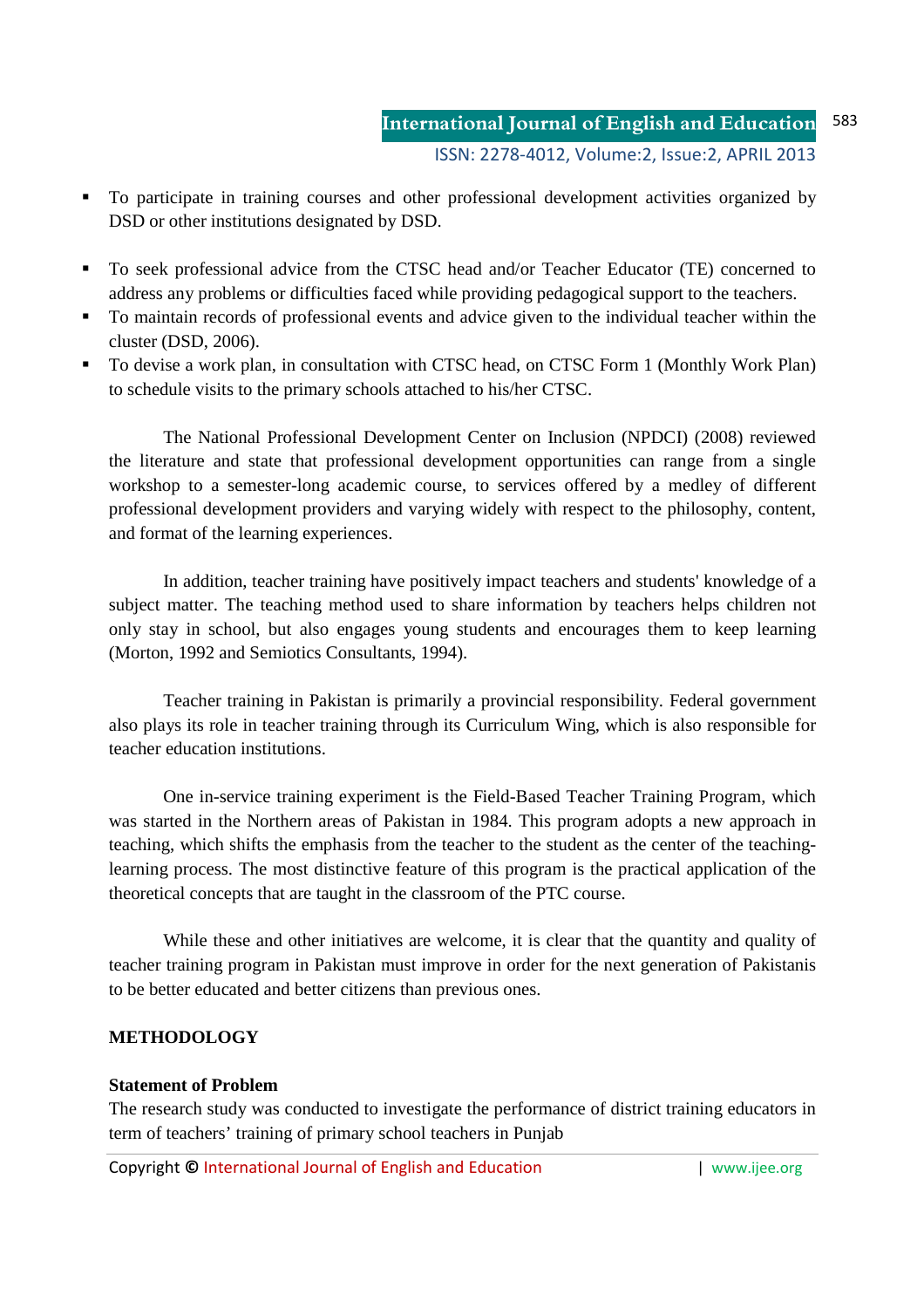ISSN: 2278-4012, Volume:2, Issue:2, APRIL 2013

## **Objectives**

The objectives of the study were:

- a. To review the DTEs' program for teachers' training in Punjab.
- b. To analyze the performance of DTEs' in perspective of teacher training program.

## **Methods**

Following procedure was adopted to conduct the research:

## **Population of the Study**

- All District Training Educators comprises the population.
- All the primary school teachers working in public primary schools of the Punjab.
- All the cluster heads

## **Delimitation of the Study**

Due to limited time and resources the study was delimited to Rawalpindi district only.

## **Sampling**

 100 DTEs, 100 PST and 20 Cluster head were selected using simple random sampling technique. The detail of the sampling is as under.

| Sr. No.                 | Tehseel (sub district) | <b>Strength</b>     |    | <b>Percent</b><br>age |  |
|-------------------------|------------------------|---------------------|----|-----------------------|--|
| 1                       | Rawalpindi city        | <b>Cluster</b> head | 5  |                       |  |
|                         |                        | <b>DTE</b>          | 25 | 25%                   |  |
|                         |                        | <b>PST</b>          | 25 |                       |  |
| $\overline{2}$          | <b>Kallar Syedan</b>   | <b>Cluster head</b> | 5  | 25%                   |  |
|                         |                        | <b>DTE</b>          | 25 |                       |  |
|                         |                        | <b>PST</b>          | 25 |                       |  |
| $\mathbf{3}$            | Kahuta                 | <b>Cluster</b> head | 5  | 25%                   |  |
|                         |                        | <b>DTE</b>          | 25 |                       |  |
|                         |                        | <b>PST</b>          | 25 |                       |  |
| $\overline{\mathbf{4}}$ | <b>Gugar Khan</b>      | <b>Cluster</b> head | 5  | 25%                   |  |
|                         |                        | <b>DTE</b>          | 25 |                       |  |
|                         |                        | <b>PST</b>          | 25 |                       |  |

## **Table 1: Detail of Sampling**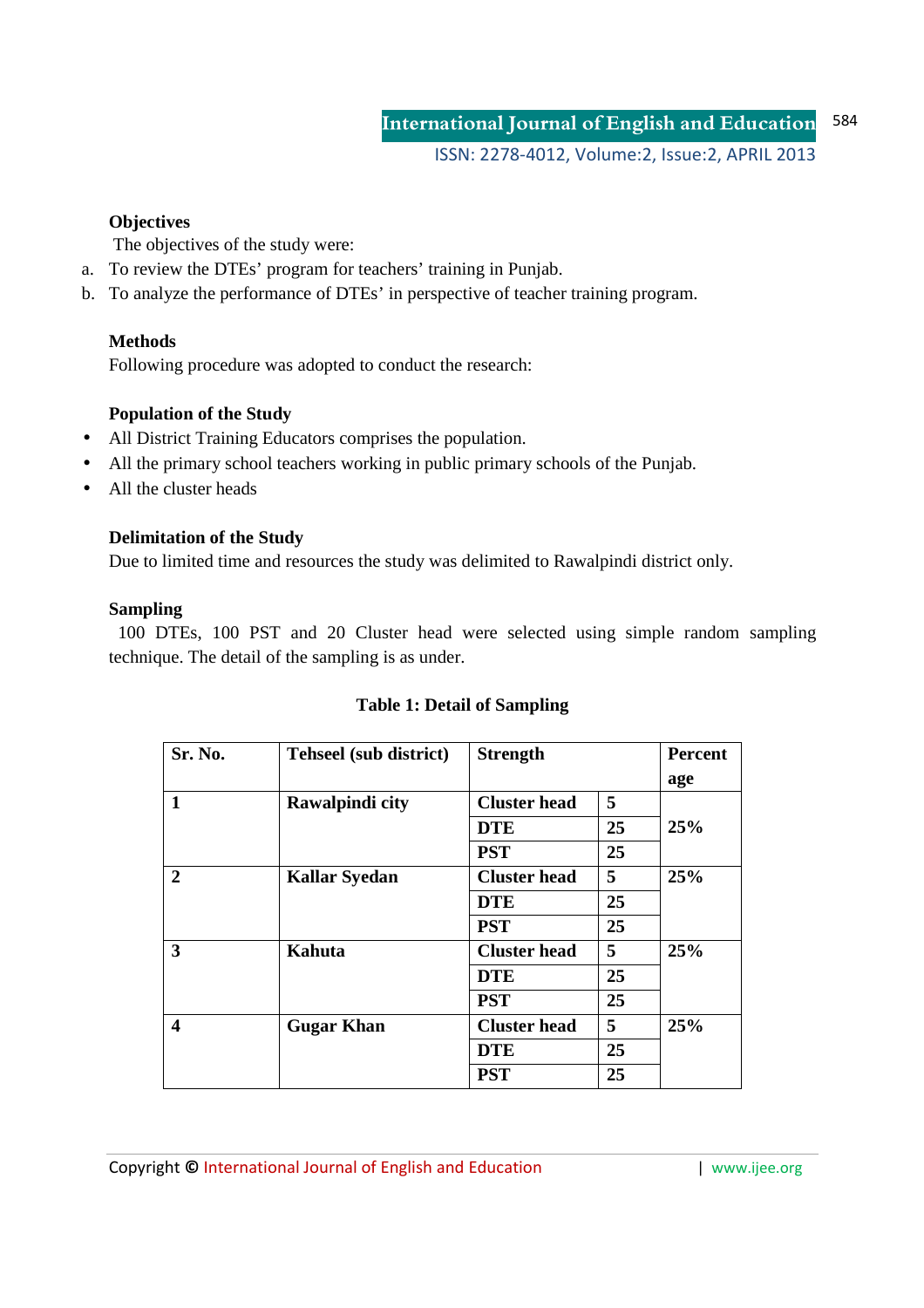#### **Tool**

Self administered Questionnaire consisting on five point rating scale was applied to collect the data from all the stakeholders with minor difference. Strongly Agree, Agree, Mandatory Agree, Disagree and Strongly Disagree was assigned 5,4,3,2 and 1 score respectively.

### **Validity and Reliability of Instrument**

The questionnaire was validated by panel of expert and reliability was checked by collecting the data from 20 (8 DTEs, 8 PSTs and 4 CH) respondents. Richardson formula was applied for the said purpose.

## **2. Findings**

| Sr. No.      | Designation | N   | Mean | <b>Standard Deviation</b> |
|--------------|-------------|-----|------|---------------------------|
|              |             |     |      |                           |
|              | Cluster     | 20  | 4.32 | .61                       |
|              | Head        |     |      |                           |
|              | <b>DTE</b>  | 100 | 4.59 | .54                       |
| $\mathbf{c}$ | <b>PST</b>  | 100 | 4.45 | .51                       |

**Table 2: Regular Training under CPDF** 

Table two indicates the opinions of the respondents regarding the regularity of primary schools teachers training under CPDF program. The means values of all the stakeholders show that teacher training under the said program is found regular.

**Table 3: Arrangement of P Day within every three month** 

| Sr. No. | Designation         | N   | Mean | Standard  |
|---------|---------------------|-----|------|-----------|
|         |                     |     |      | Deviation |
|         | <b>Cluster Head</b> | 20  | 4.02 | .62       |
|         | <b>DTE</b>          | 100 | 4.48 | .58       |
| ⌒       | <b>PST</b>          | 100 | 4.42 | .41       |

Table three is about the opinions of the respondents regarding the arrangement of P Day of primary schools teachers training under CPDF program. The means values of all the stakeholders indicate in favour of the statement. It shows that teacher training under the said program is found regular.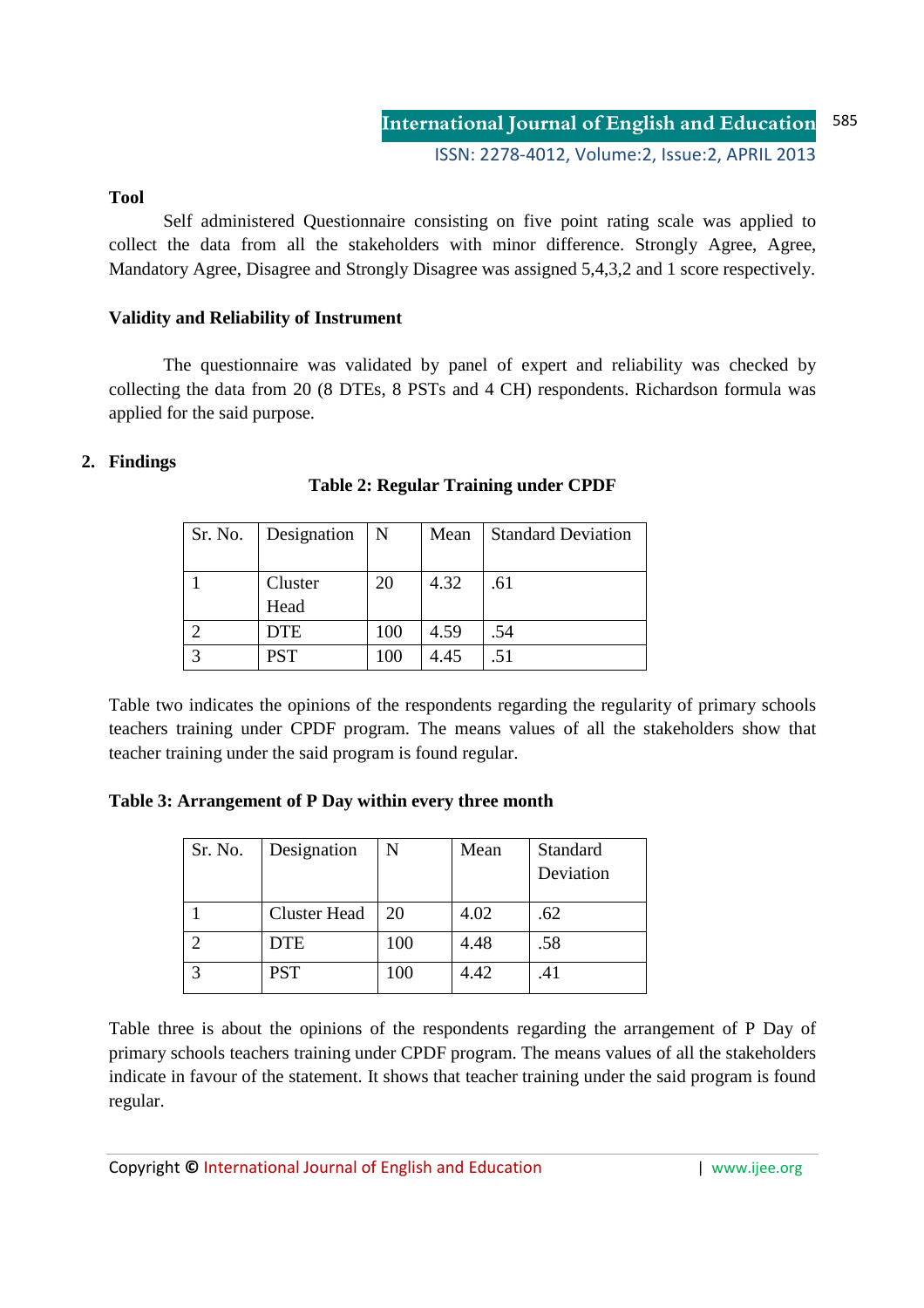ISSN: 2278-4012, Volume:2, Issue:2, APRIL 2013

| Sr. No. | Designation         | N   | Mean  | Standard  |
|---------|---------------------|-----|-------|-----------|
|         |                     |     |       | Deviation |
|         | <b>Cluster Head</b> | 20  | 4.25  | .59       |
|         | <b>DTE</b>          | 100 | 4.63  | .51       |
| っ       | <b>PST</b>          | 100 | 4 42. | .48       |

### **Table 4: Effectiveness of DTEs Training**

Table 4 is about the opinions of the respondents in term of effectiveness of DTEs training given to primary schools teachers. The mean values of all the stakeholders are in favour of the statement. The table also indicates that DTEs opinions are more in favour of themselves than that of others.

## **Table 5: Beneficial for Teachers in their Profession**

| Sr. No. | Designation         | N   | Mean | Standard  |  |
|---------|---------------------|-----|------|-----------|--|
|         |                     |     |      | Deviation |  |
|         | <b>Cluster Head</b> | 20  | 4.37 | .65       |  |
|         | DTE                 | 100 | 4.54 | .57       |  |
| ◠       | <b>PST</b>          | 100 | 4.53 | .56       |  |

Table 5 is to explain the opinions of the respondents regarding the improvement of professionalism of teachers under the DTEs training. The mean values of all the stakeholders indicate in favour of the statement. It indicates that teacher training under the said program is found effective in respect of improvement of teachers' professionalism.

**Table 6: Practice of Activity Base Teaching** 

| Sr. No. | Designation         | N   | Mean | Standard  |
|---------|---------------------|-----|------|-----------|
|         |                     |     |      | Deviation |
|         | <b>Cluster Head</b> | 20  | 4.42 | .54       |
|         | <b>DTE</b>          | 100 | 4.49 | .64       |
| ⌒       | <b>PST</b>          | 100 | 4.41 |           |

Table 6 narrates the opinions of the respondents about the practice of activity base teaching of teachers under the DTEs training. The mean values of all the stakeholders show that teacher training under the said program is found effective in respect of activity base teaching.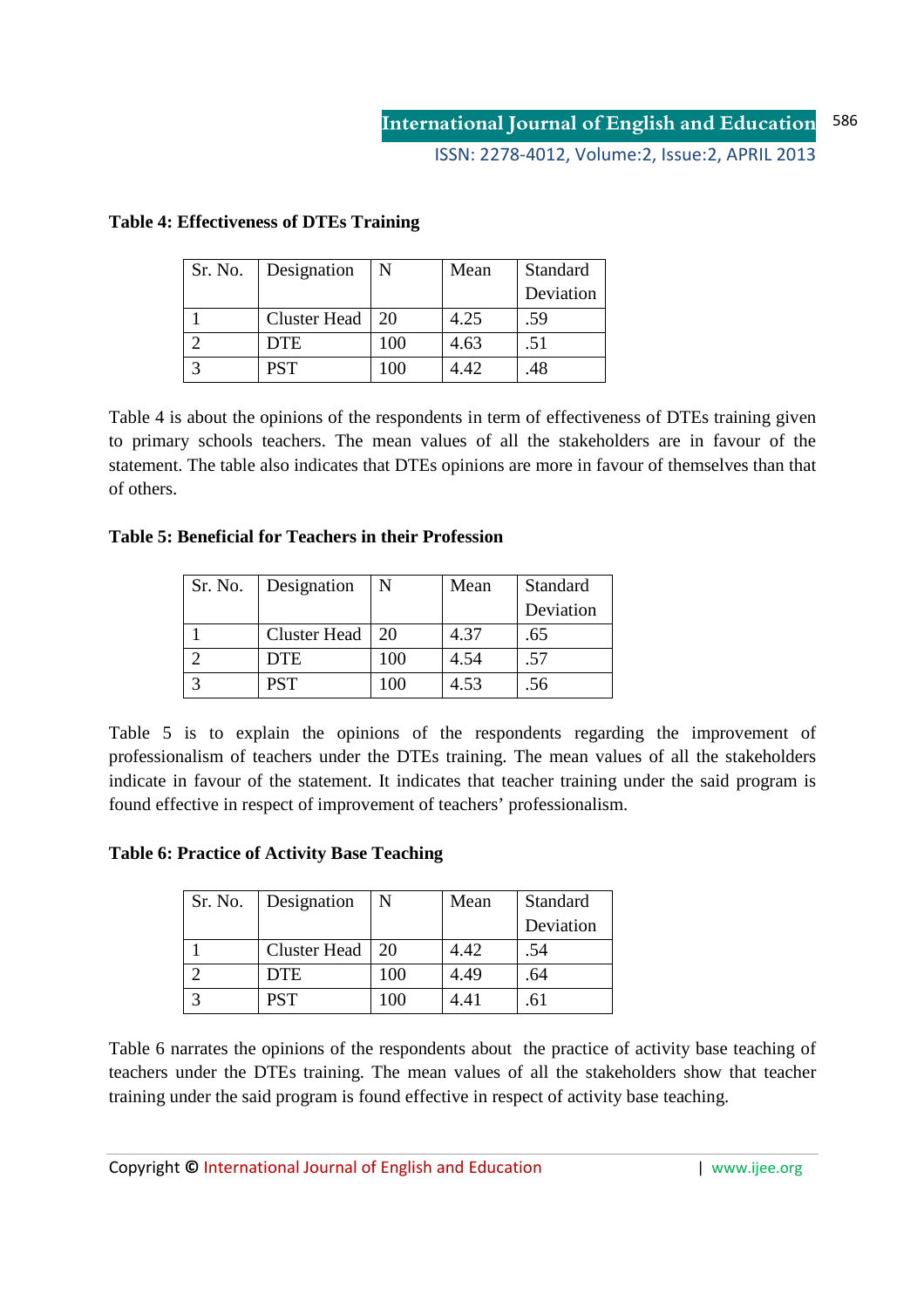### **Conclusions and Discussion**

- a) On the base of findings it is concluded that DTEs are performing well in respect of training the primary school teachers. All the aspects of their duties are found regular and effective. It may due to proper training of DTEs by the DSD or due to high professionalism of DTEs.
- b) The CPD programme looks at the importance of professional development of teachers as part of a philosophy of life-long learning and in ensuring that teachers meet the expectations with regard to up-to-date and relevant knowledge and skills. The focus of this aspect is on the personal responsibility of individual teacher to ensure that they are competent to provide teaching services and to give relevant and high quality education to students.
- c) From the aspect of a national or provincial association, DTE is intended to be helpful to associations in planning and implementing their CPD programme and ensuring that their trainee are competent and up-to-date after training.
- d) The responsibilities of Punjab government and education department are to make CPD available and how participation in CPD activities should be monitored.
- e) The strategy looks at the role that the DTE might play in encouraging member associations to introduce CPD requirements and in ensuring adequate provision of CPD opportunities, in particular through the Education Committee.

#### **Recommendations**

- 1. The training program of DTEs to train primary school teachers is very effective hence it should be continued.
- 2. It is found some primary school teachers were not given training due to any reason. It is recommended to improve the program so that every teachers' teaching at primary level must be trained by DTEs. For the said purpose, more DTEs may be appointed and more cluster schools may be declared.
- 3. There is ambiguity in the service structure of DTEs. Hence it is recommended to develop a clear service structure of DTEs so that DTEs can be promoted to the next scale on the base of performance.
- 4. As programe of teacher training is found effective hence it is recommended to launch such program at middle and secondary school teachers.
- 5. This program is in practice in Punjab only, it is recommended to develop such programs of inservice teacher training in other areas/provinces.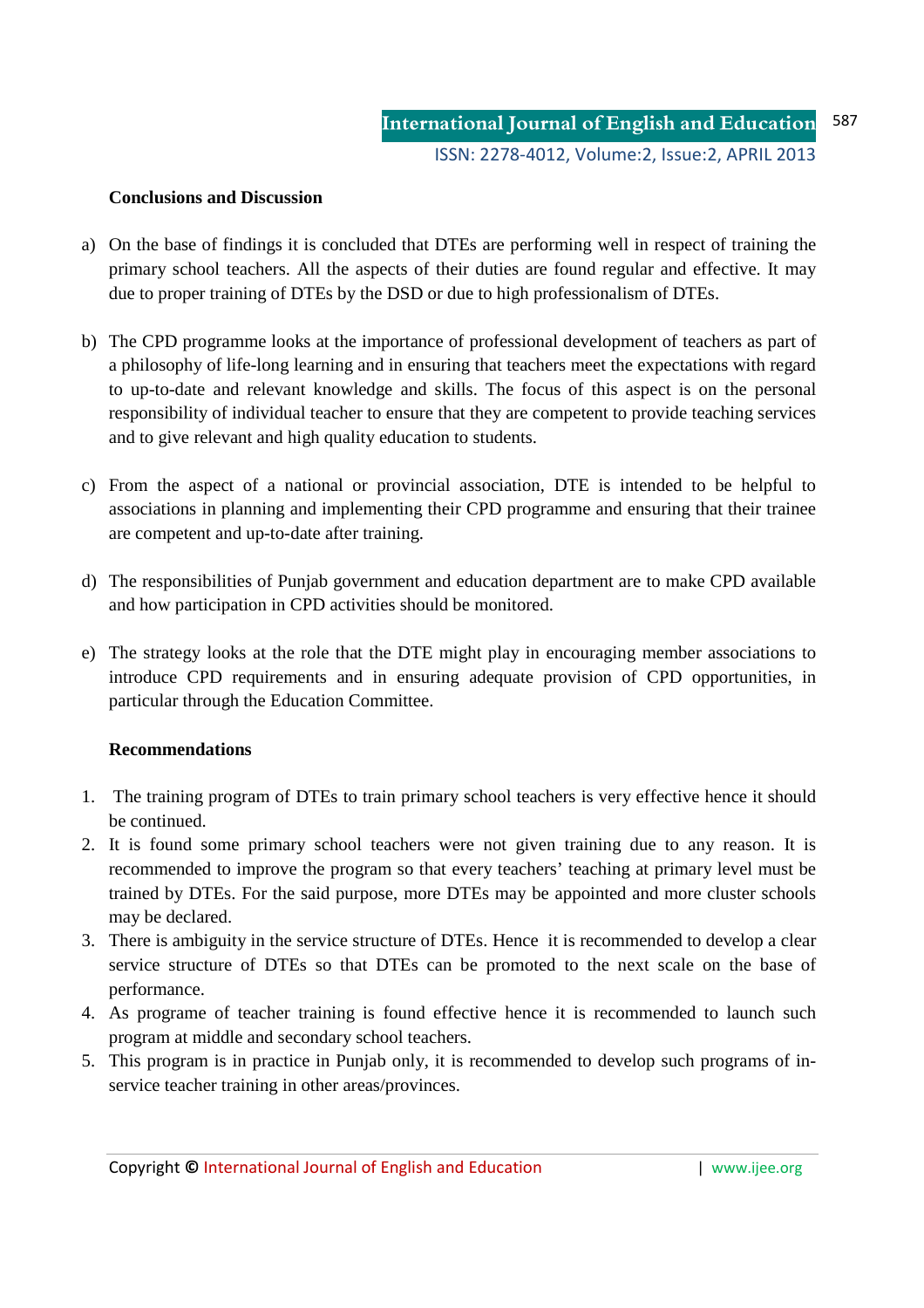6. For further researchers, it is suggested to replicate the research by adopting qualitative paradigm(direct observance, interview and documentary evidence) and quantitative paradigm(different sampling from backward districts, using some other statistical tools).

## **References**

Aga Khan University Institute for Educational Development and Society for the Advancement of Education (2004). Effectiveness on In-Service Teacher Education Programmes Offered by the University of Education, Lahore.

DSD (2006). Continuous Professional Development Framework for Primary School Teachers. Professional Development for Quality Learning. Lahore: Directorate of Staff Development, Punjab

DSD (2006). Quality Assurance Mechanism for Trainings at Directorate of Staff Development, Punjab. Lahore: Directorate of Staff Development, Punjab

DSD (2006). Conference on "Partners and CPD Framework". Volume 1 No. 6, June 2006. Lahore: Directorate of Staff Development, Punjab

Edwards, V. & Li, D. (2011) Confucius, constructivism and the impact of continuing professional development on teachers of English in China university of Reading: ELT Research Papers 11–03, British Council 2011 available at www.britishcouncil.org

Golding, L. & Gray, I. (2006).Continuing professional development for clinical Psychologists: A practical handbook. The British Psychological Society. Oxford: Blackwell Publishing

Grauwe, Anton De. (2004). "Decentralization and School Improvement: A Comment on Research in West-Africa". International Institute for Educational Planning. International Working Group on Education. Washington, 19-21 October 2004.

Jamil, Baela R. (2004). Teacher Education in Pakistan: A (Draft) Position

Paper. Presented at the National Conference on Teacher Education, December 20, 2004. Islamabad. Hosted by The Academy for Educational Development.

Jasper, M. (2006).Professional development, reflection, and decision-making. Oxford: Blackwell Publishing

Kardar, Shahid (2005). Funding of In-Service Teacher Training in Sindh and Balochistan.

Lewin, Keith M. and Janet S. Stuart (2003) Researching Teacher

Education: New Perspectives on Practice, Performance and Policy- Muti-Site Teacher Education Research Project (MUSTER)". Synthesis Report

National Professional Development Center on Inclusion. (2008). "What do we mean by professional development in the early childhood field?". Chapel Hill: The University of North Carolina, FPG Child Development Institute.

Parker, Ben (2002). "Roles and Responsibilities, Institutional Landscapes and Curriculum Mindscapes: A Partial View of Teacher Education Policy in South Africa, 1990-2000". MUSTER Multi-Site Teacher Education Research Project. Discussion Paper 30. University of Sussex Institute of Education.